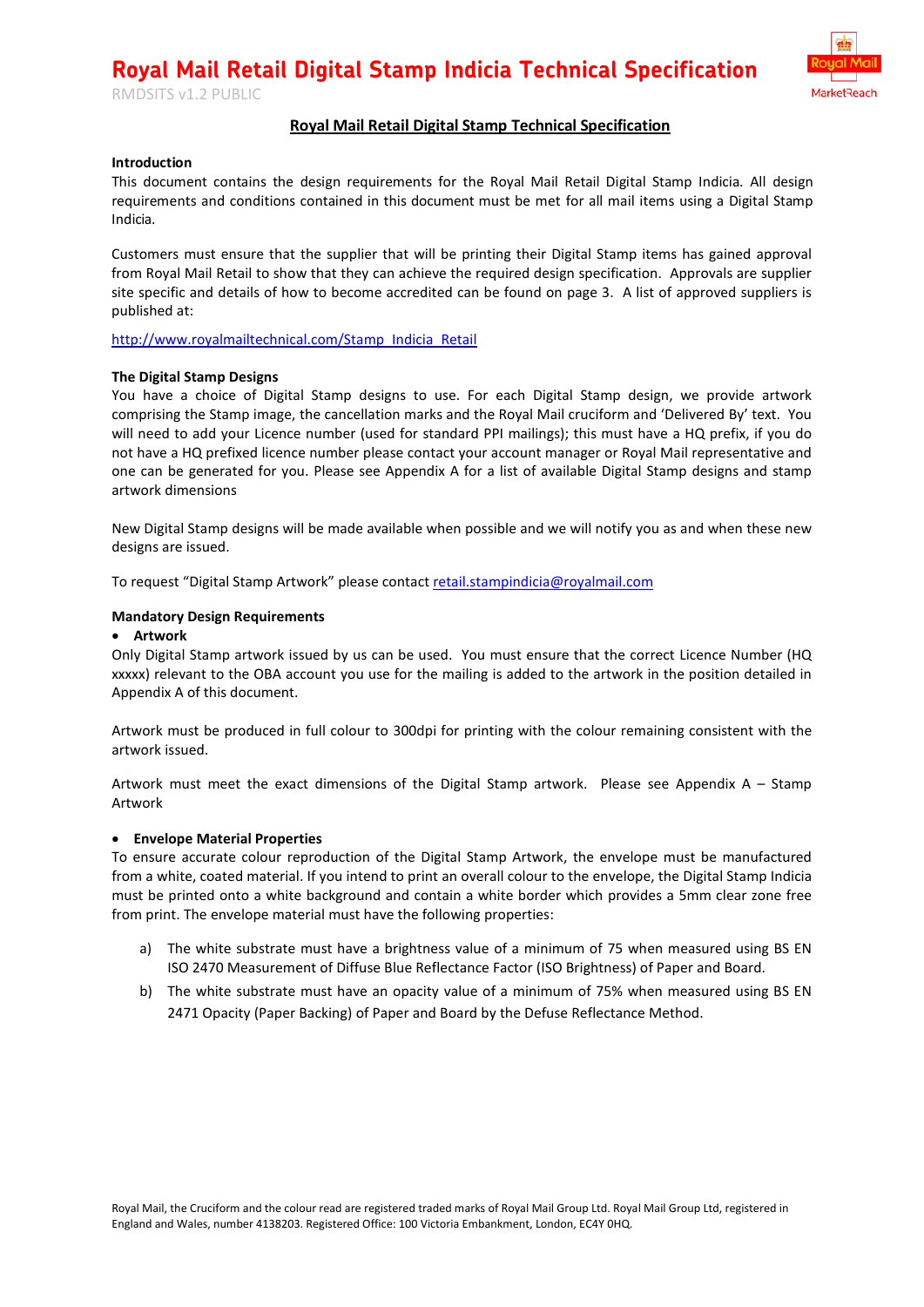



# • **Layout and Positioning**

The Digital Stamp Indicia must be printed 5mm from the top and right hand edge of the envelope.



Note: A printing tolerance of +/- 2mm is permitted

### • **Dimensions and layout specification**

The following requirements must be met:

|                                                                                | <b>Digital Stamp</b>      |  |  |  |  |
|--------------------------------------------------------------------------------|---------------------------|--|--|--|--|
| Stamp position from right hand edge of envelope (mm)                           | $5 (+/-2mm)$              |  |  |  |  |
| Stamp position from top of envelope (mm)                                       | $5 (+/-2mm)$              |  |  |  |  |
| Font for Licence Number (printed in black)                                     | Helvetica Neue<br>Regular |  |  |  |  |
| Font size for Licence Number (mm)                                              | 10pt                      |  |  |  |  |
| White border clear zone around the extremities of the<br>Digital Stamp Indicia | 5 <sub>mm</sub>           |  |  |  |  |
| <b>Print DPI</b>                                                               | 300 x 300                 |  |  |  |  |
| The maximum skew for the whole Indicia from the<br>horizontal axis             | $\pm$ 3 <sup>o</sup>      |  |  |  |  |
| PPI number should be added 1.5-2mm below Delivered By Royal Mail Mark          |                           |  |  |  |  |

#### • **Designs**

The letter designs can only be used on items posted as letters. The large letter design can only be used on items posted as large letters

#### **Machinable Variants**

Although designed as a Mailmark® option only, we will allow use of the Digital Stamp with OCR and CBC mailings for a transitional period ending on 1 November 2016 to allow customers sufficient time to migrate to Mailmark.

**From this point;** the Digital Stamp Indicia must only be used on mailing items posted under Royal Mail Mailmark® and as such, your items need to meet the Royal Mail Mailmark specification.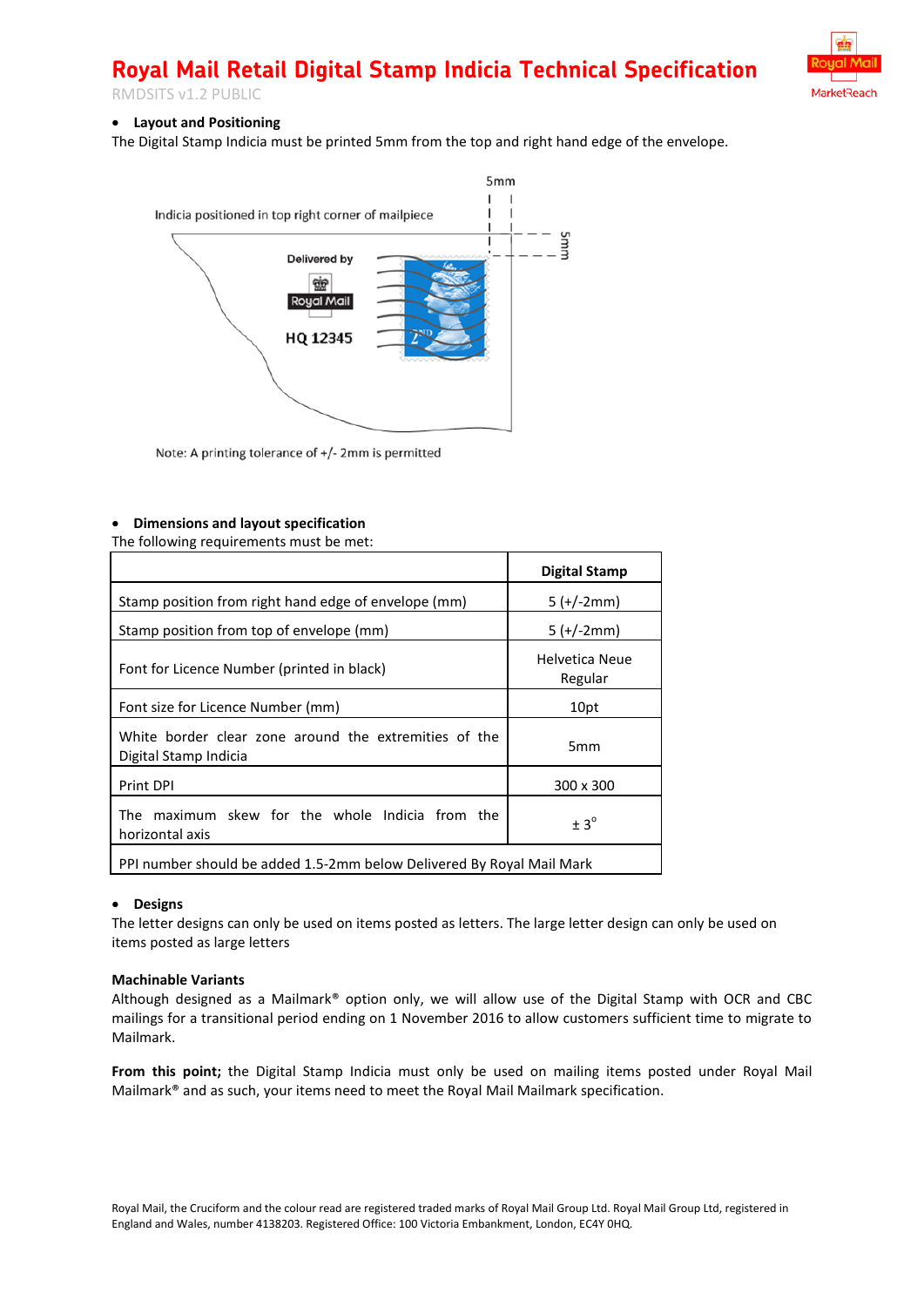

# RMDSITS v1.2 PUBLIC

# **Customer and print supplier approval process**

If you are using a print supplier, prior to using the Digital Stamp for the first time, you should check that your print supplier's production site has been approved by us for Digital Stamp printing. You can check at [http://www.royalmailtechnical.com/Stamp\\_Indicia\\_Retail.](http://www.royalmailtechnical.com/Stamp_Indicia_Retail)

If your print supplier has not yet been approved for producing the Digital Stamp, they need to follow the process below:

- 1. Contact [retail.stampindicia@royalmail.com](mailto:retail.stampindicia@royalmail.com) who will outline all steps of the process and work with you and/or your print supplier to achieve approval;
- 2. The Digital Stamp Indicia artwork designs and the Digital Stamp approval application form is available on request from [retail.stampindicia@royalmail.com;](mailto:retail.stampindicia@royalmail.com)
- 3. From the artwork and specification, your print supplier will need to produce a copy of each of the Digital Stamp designs intended to be used:
	- a. the classic second class letter stamp design;
	- b. the classic second class large letter stamp design; and
	- c. any special stamp images, currently Alice in Wonderland

The envelope material properties of this specification must be met to obtain reproduction of the image to the satisfactory standard.

The physical copies of the Digital Stamp designs need to be sent to us, along with the Digital Stamp approval application form, to the following address for approval

RM Digital Stamp Approval Team Royal Mail Retail 4<sup>th</sup> Floor 185 Farringdon Road LONDON EC1A 1AA

A soft copy of the application form should be emailed to [retail.stampindicia@royalmail.com](mailto:retail.stampindicia@royalmail.com)

We will notify you if new stamp designs are made available. The approval process must be followed for suppliers and customers wishing to use new designs.

- 4. We shall notify our approval to you and the print supplier. If approval is not given, we will advise you and the print supplier on the issues we identified. New copies will have to be submitted if you would like us to resubmit for approval.
- 5. Once the print supplier's production site has been approved we will add their details to [http://www.royalmailtechnical.com/Stamp\\_Indicia\\_Retail](http://www.royalmailtechnical.com/Stamp_Indicia_Retail) . The published details are: supplier name; approval site, contact details and approved Digital Stamp designs. Print suppliers must specify to us on the Digital Stamp approval application form if they do not want their details published on the website.

Following approval, the print supplier is permitted to use the approved Digital Stamp designs on all Mailmark mailing items\* printed at the approved print production site provided that the Digital Stamp Design Specification continues to be met. For the avoidance of doubt, there is no requirement for an approved print supplier's site to gain further approvals unless it is for a new Digital Stamp design.

Print suppliers are able to seek approval independent of a posting customer. \*OCR and CBC variants are eligible until 31 October 2016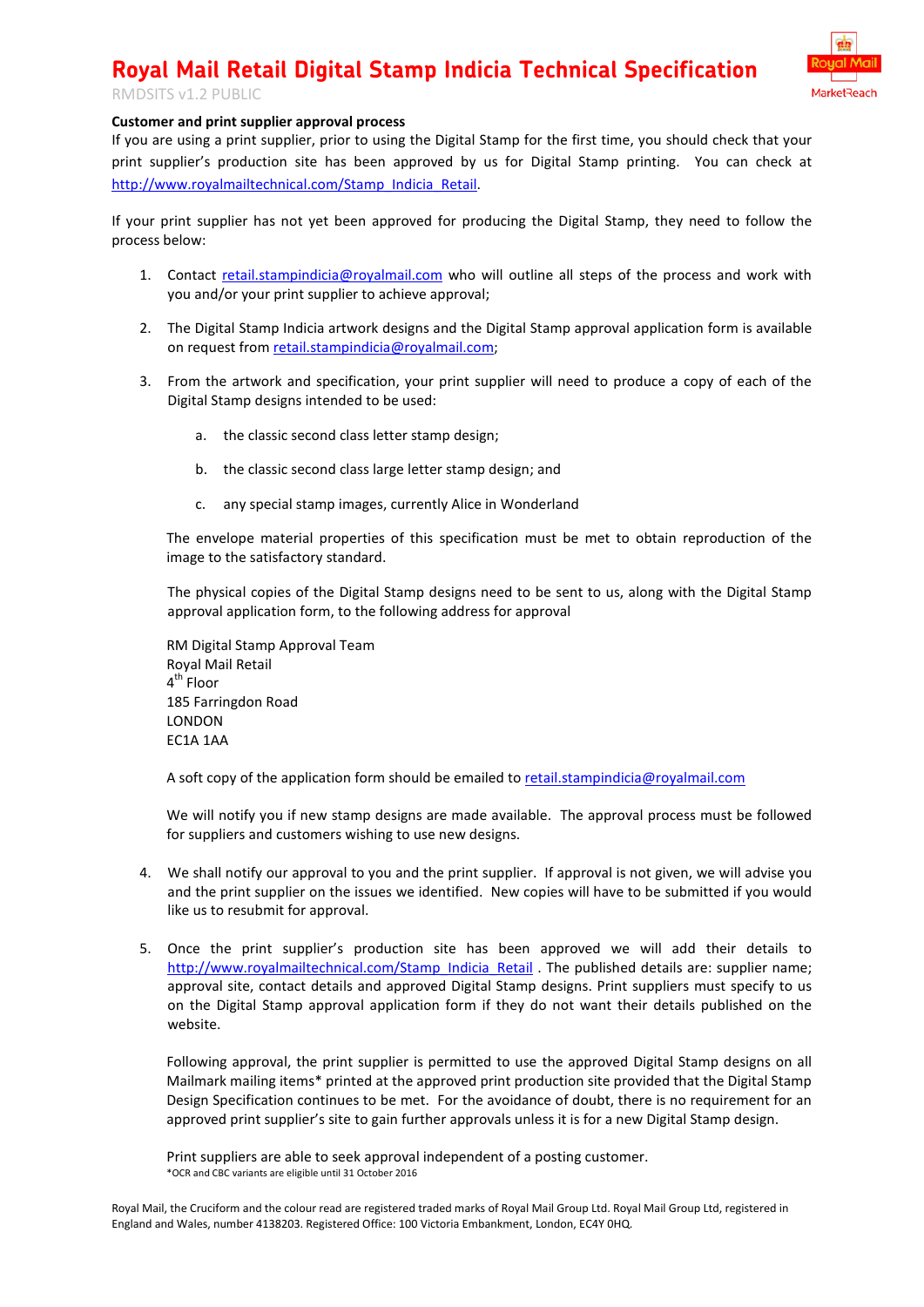



# **Providing Seeds**

You will need to include us as a seed in each Digital Stamp mailing (in addition to any other seed processes) that you post so we can verify that the Digital Stamp Design Specification is being met on an ongoing basis. If you are unable to seed, we will accept a sample item from the mailing to be sent to us on the first day of posting. Licence numbers must be included within the seed address

The address for samples/seeds is; Stewart Tyson RM Digital Stamp Sample [Insert customer licence number]

PO Box 73733 Royal Mail Retail 4<sup>th</sup> Floor 185 Farringdon Road LONDON EC1P 1JX

## **Contacts**

For any assistance or questions with the Digital Stamp design specification, please contact [retail.stampindicia@royalmail.com](mailto:retail.stampindicia@royalmail.com)

## **Eligible products**

# **Eligible Products from 2 May 2016**

(OCR and CBC become ineligible from 1 November 2016)

| Product                                | Sortation | <b>Machine readability</b>                               | Container            | <b>Product Level</b>  | Format                 | <b>Class</b>  |
|----------------------------------------|-----------|----------------------------------------------------------|----------------------|-----------------------|------------------------|---------------|
| <b>Advertising Mail</b>                | Low Sort  | MailMark<br>OCR (Until 1 Nov 16)<br>CBC (Until 1 Nov 16) | Trays<br><b>Bags</b> | n/a                   | Letter<br>Large Letter | 2c<br>Economy |
| Sustainable<br><b>Advertising Mail</b> |           |                                                          |                      | Entry<br>Intermediate |                        |               |
| <b>Business Mail</b>                   |           |                                                          |                      | n/a                   |                        |               |
| Publishing Mail                        |           |                                                          |                      | n/a                   |                        |               |

Customers will be able to use the indicia on all low sort products; OCR, CBC & Mailmark, until 31<sup>st</sup> October 2016. From November 1<sup>st</sup> Customers will only be able to use the indicia on Mailmark products only.